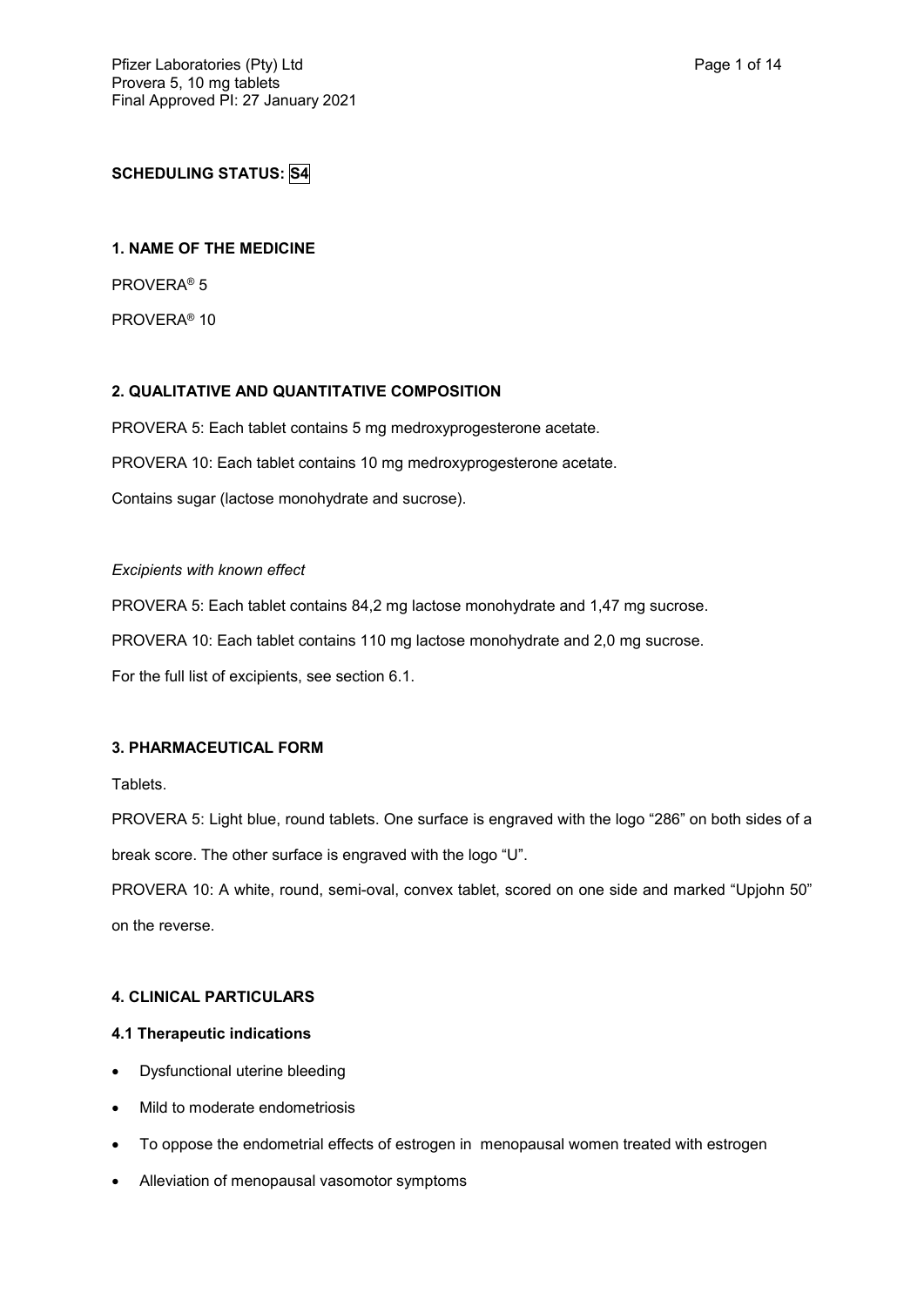- Diagnostic uses:
	- Primary amenorrhoea
	- Secondary amenorrhoea

#### **4.2 Posology and method of administration**

### **Posology**

#### *Dysfunctional uterine bleeding*

In dysfunctional uterine bleeding PROVERA may be given in doses ranging from 5 to 10 mg for 5 to 10 days beginning on the assumed or calculated  $16<sup>th</sup>$  to  $21<sup>st</sup>$  day of the cycle.

When bleeding is due to a deficiency of both ovarian hormones, as indicated by a poorly developed proliferative endometrium, estrogens should be used in conjunction with PROVERA. If bleeding is controlled satisfactorily, two subsequent cycles of treatment should be given.

#### *Endometriosis*

Beginning on the first day of the menstrual cycle, 10 mg of PROVERA may be given three times a day for 90 consecutive days.

*To oppose the endometrial effects of estrogen in estrogen-treated post-menopausal women* 5 to 10 mg PROVERA per day for at least 10 days beginning on the 16th day of a 25 day course of estrogen therapy. Progestin withdrawal bleeding should occur, beginning on the  $3<sup>rd</sup>$  to  $7<sup>th</sup>$  day post PROVERA treatment.

#### *Menopause*

10 to 20 mg PROVERA per day given continuously.

#### *Primary and secondary amenorrhoea*

5 to 10 mg PROVERA per day for 10 days. Progestin withdrawal bleeding should ensue within 3 - 7 days if the endometrium has been previously primed with adequate endogenous estrogen. Pregnancy must be excluded before administration of PROVERA.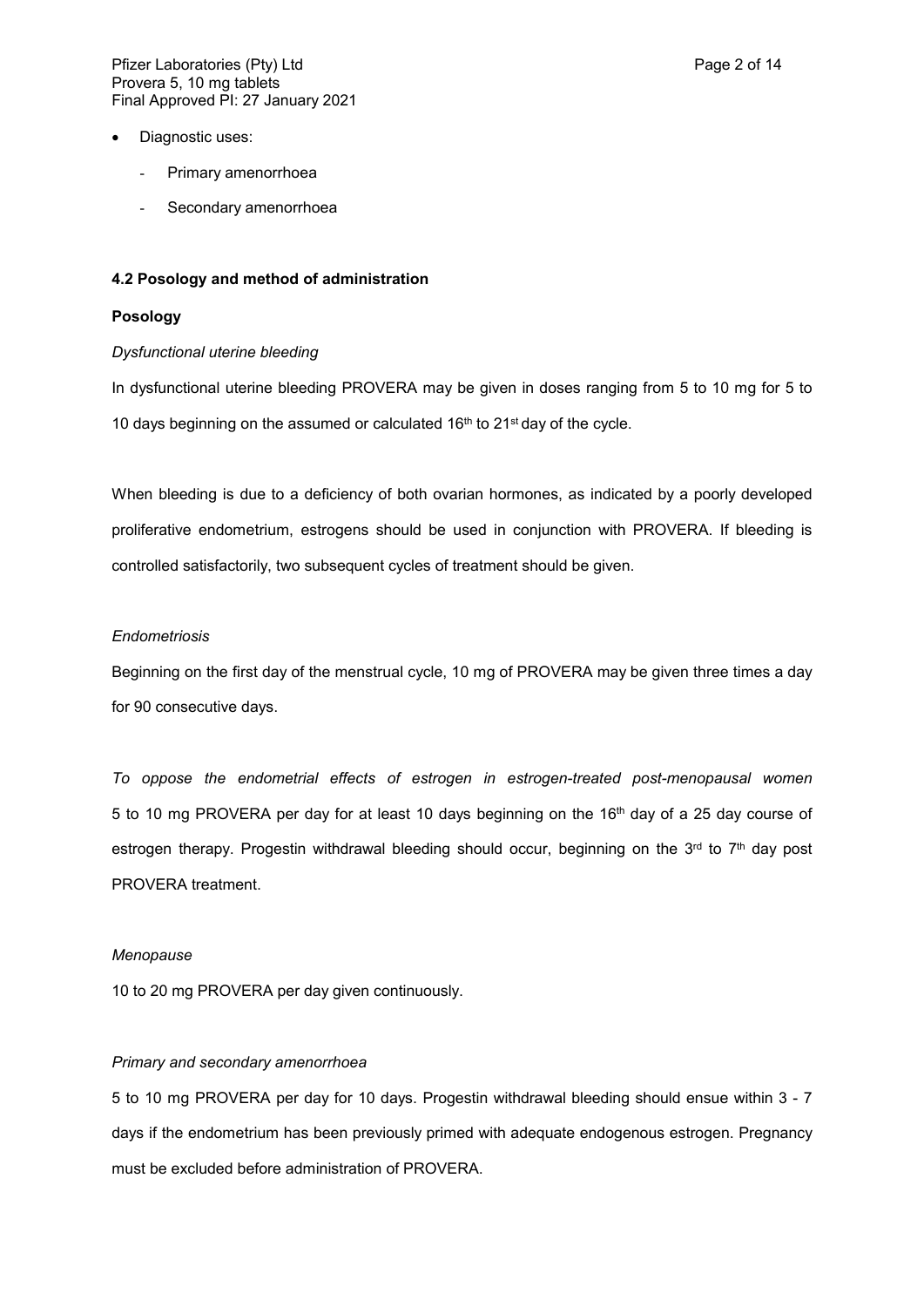### **Method of administration**

For oral use.

## **4.3 Contraindications**

PROVERA is contraindicated in patients with the following conditions

- Known hypersensitivity to medroxyprogesterone acetate or to any of the excipients of PROVERA (listed in section 6.1)
- Thrombophlebitis, thromboembolic disorders, cerebral apoplexy or patients with a past history of these conditions
- Liver dysfunction or disease
- Known or suspected malignancy of breast or genital organs
- Undiagnosed vaginal bleeding
- Missed or incomplete abortion
- Known or suspected pregnancy

## **4.4 Special warnings and precautions for use**

### *General*

Unexpected vaginal bleeding during therapy with PROVERA should be investigated.

PROVERA induces withdrawal bleeding in amenorrhoeic anovulatory women. It also produces secretory changes and a luteal type of vaginal smear in anovulatory patients with adequate estrogens. Breakthrough bleeding is likely to occur in patients treated for endometriosis.

PROVERA may cause fluid retention, therefore, caution should be exercised in treating any patient with a pre-existing medical condition that might be adversely affected by fluid retention such as epilepsy, migraine, asthma, cardiac or renal dysfunction.

Patients who have a history of treatment for depression should be carefully monitored while receiving PROVERA and PROVERA discontinued if the depression recurs to a serious degree.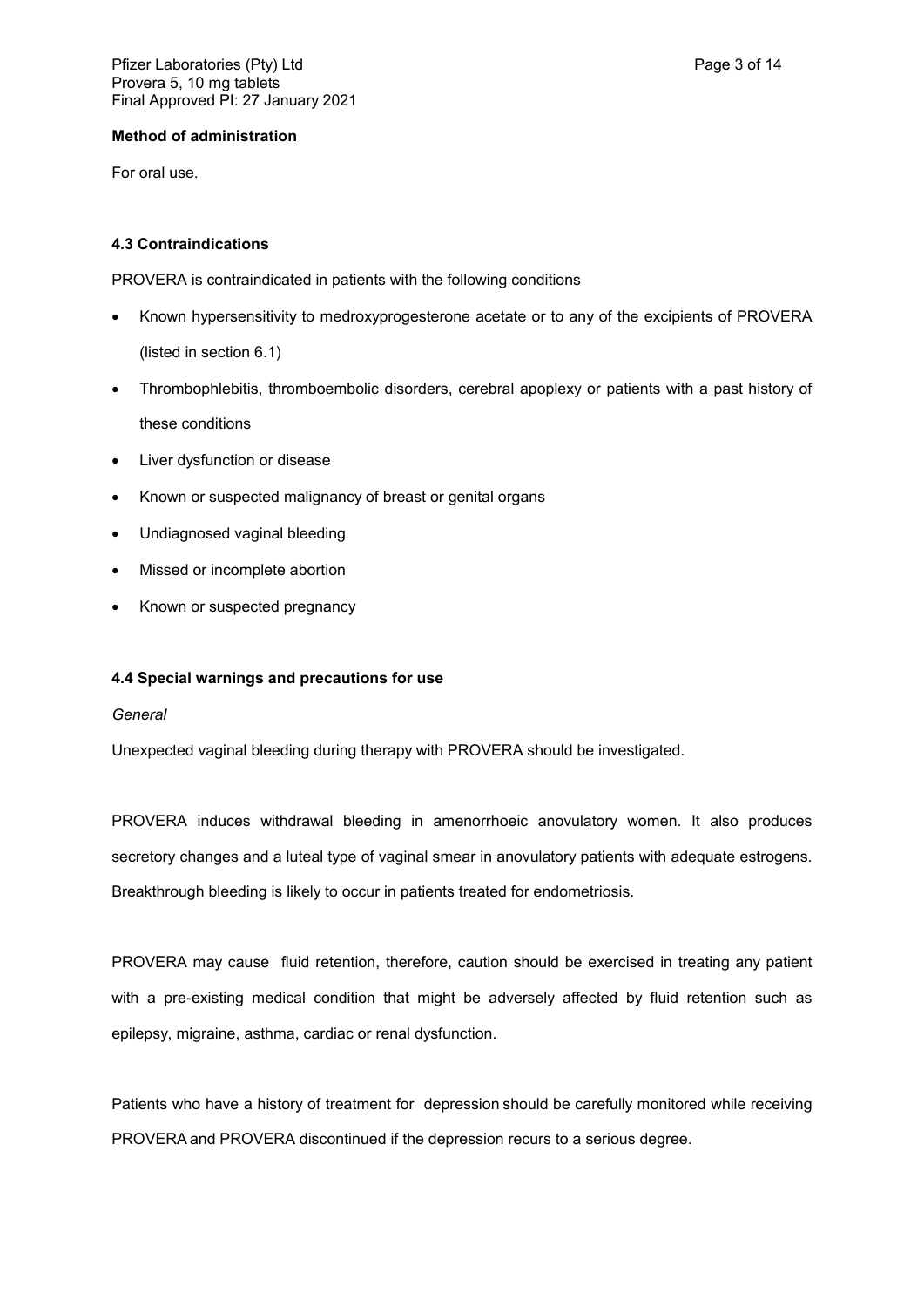Patients receiving PROVERA may exhibit a decreased glucose tolerance. Diabetic patients should be carefully observed while receiving PROVERA.

The pathologist (laboratory) should be informed of the patient's use of PROVERA if endometrial or endocervical tissue is submitted for examination.

The medical practitioner/laboratory should be informed that use of PROVERA may decrease the levels of the following endocrine biomarkers:

- Plasma/urinary steroids (e.g., cortisol, estrogen, pregnanediol, progesterone, testosterone)
- Plasma/urinary gonadotrophins (e.g. luteinising hormone (LH) and follicle-stimulating hormone (FSH))
- Sex hormone-binding-globulin

The following laboratory results may be altered by the use of estrogen progestin combination medicines:

- Gonadotropin levels
- Plasma progesterone levels
- Urinary pregnanediol levels
- Plasma estrogen levels
- Plasma cortisol levels
- Glucose tolerance test
- Metyrapone test: pregnanediol determination
- Increased sulfobromophthalein and other hepatic function tests
- Coagulation tests: increase in prothrombin factors VII, VIII, IX and X
- Thyroid function: increase in PBI and butanol extractable protein bound iodine and decrease in T3 uptake values

If there is a sudden partial or complete loss of vision or if there is a sudden onset of proptosis, diplopia, or migraine, PROVERA should not be used, pending examination. If examination reveals papilloedema or retinal vascular lesions, medication should not be re-used.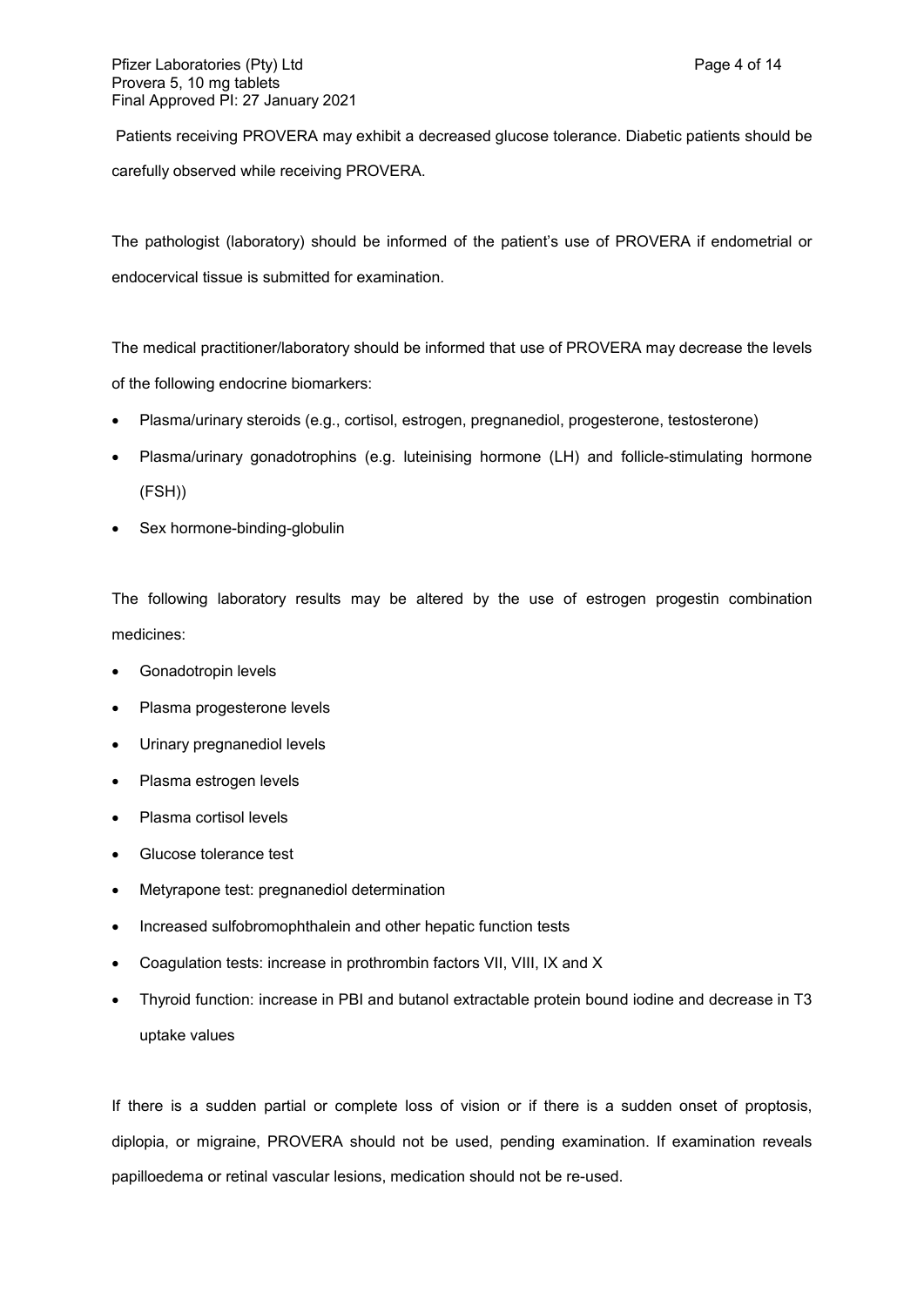The medical practitioner should be alert to the earliest manifestations of thrombotic or thromboembolic disorders (thrombophlebitis, cerebrovascular disorders, pulmonary embolism and retinal thrombosis), however PROVERA is not recommended in any patient with a history of venous thromboembolism (VTE). Should any of these occur or be suspected, the medicine should be discontinued immediately. PROVERA may mask the onset of the climacterium.

PROVERA may decrease bone mineral density.

#### *Breast cancer*

The use of combined oral estrogen/progestin by postmenopausal women has been reported to increase the risk of breast cancer. Results from a randomised placebo-controlled trial, the Women's Health Initiative (WHI) trial, and epidemiological studies have reported an increased risk of breast cancer in women taking estrogen/progestin combinations for hormone therapy (HT) for several years. In the WHI conjugated equine estrogens (CEE) plus medroxyprogesterone acetate trial and observational studies, the excess risk increased with duration of use. The use of estrogen plus progestin has also been reported to result in an increase in abnormal mammograms requiring further evaluation.

In several epidemiologic studies no overall increased risk for breast cancer was found among users of injectable depot progestogens in comparison to non-users. However, an increased relative risk (e.g. 2,0 in one study) was found for women who currently used injectable depot progestogens or had used them only a few years before. It is not possible to infer from these data whether this increased rate of breast cancer diagnosis among current users is due to increased surveillance among current users, the biological effects of injectable progestogens, or a combination of reasons.

#### *Cardiovascular disorders*

estrogens with or without progestins should not be used for the prevention of cardiovascular disease. Several randomised, prospective trials on the long-term effects, of a combined estrogen/progestin regimen in postmenopausal women have reported an increased risk of cardiovascular events such as myocardial infarction, coronary heart disease, stroke, and venous thromboembolism.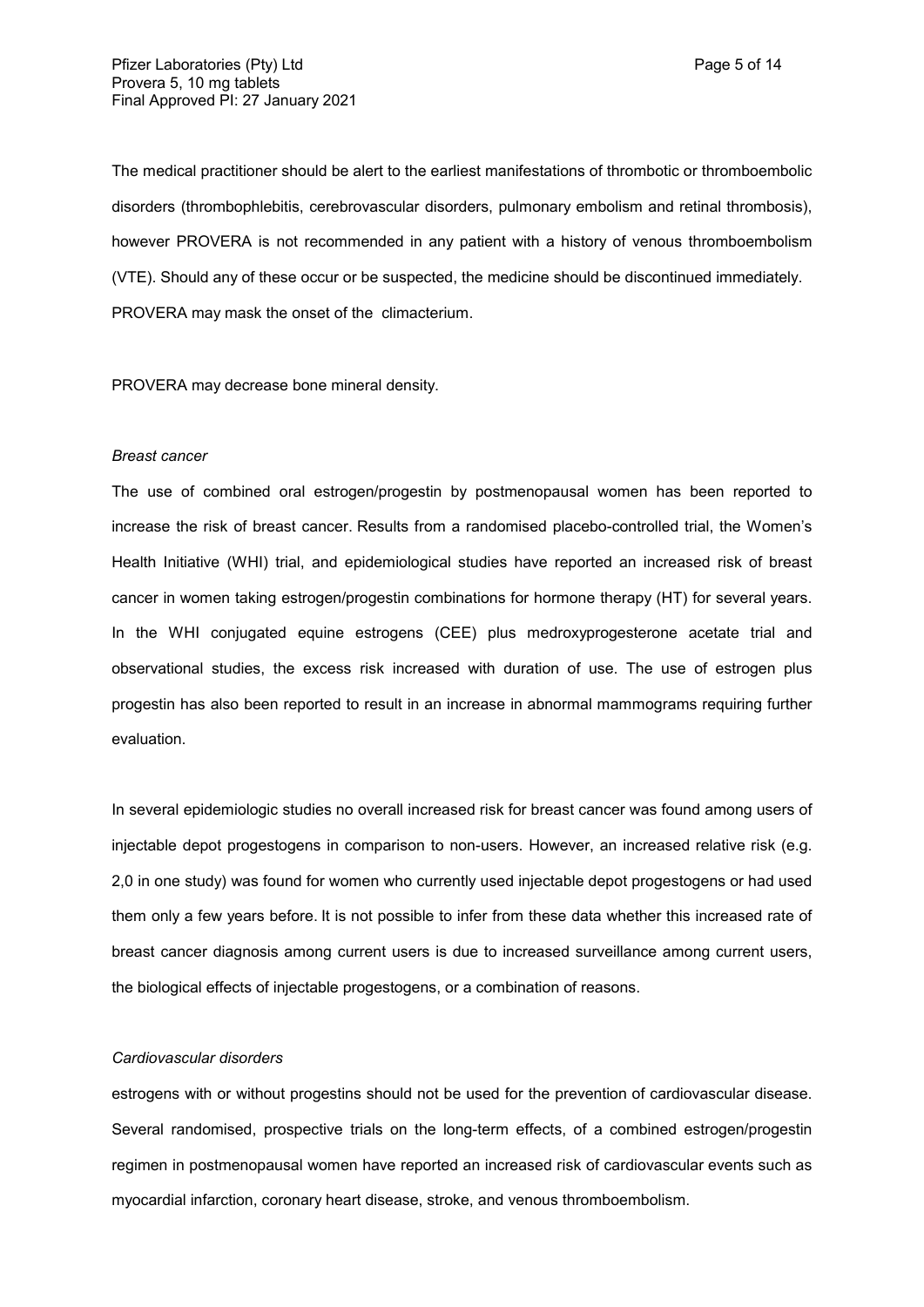### *Coronary artery disease*

There is no evidence from randomised controlled trials of cardiovascular benefit with continuous combined conjugated estrogen and medroxyprogesterone acetate.

Two large clinical trials [WHI CEE/medroxyprogesterone acetate and Heart and Estrogen/progestin Replacement Study (HERS)] showed a possible increased risk of cardiovascular morbidity in the first year of use and no overall benefit.

In the WHI CEE/medroxyprogesterone acetate trial, an increased risk of coronary heart disease (CHD) events (defined as nonfatal myocardial infarction and CHD death) was observed in women receiving CEE/medroxyprogesterone acetate compared to women receiving placebo (37 vs 30 per 10 000 person years). The increase in VTE risk was observed in year one and persisted over the observation period.

#### *Stroke*

In the WHI CEE/medroxyprogesterone acetate trial, an increased risk of stroke was observed in women receiving CEE/medroxyprogesterone acetate compared to women receiving placebo (29 vs 21 per 10 000 person-years). The increase in risk was observed in year one and persisted over the observation period.

#### *Venous thromboembolism/pulmonary embolism*

HT is associated with a higher relative risk of developing venous thromboembolism (VTE), i.e., deep vein thrombosis or pulmonary embolism. In the WHI CEE/medroxyprogesterone acetate trial, a 2-fold greater rate of VTE, including deep venous thrombosis and pulmonary embolism was observed in women receiving CEE/medroxyprogesterone acetate compared to women receiving placebo. The increase in risk was observed in year one and persisted over the observation period.

#### *Dementia*

The Women's Health Initiative Memory Study (WHIMS), an ancillary study of WHI, CEE/medroxyprogesterone acetate reported an increased risk of probable dementia in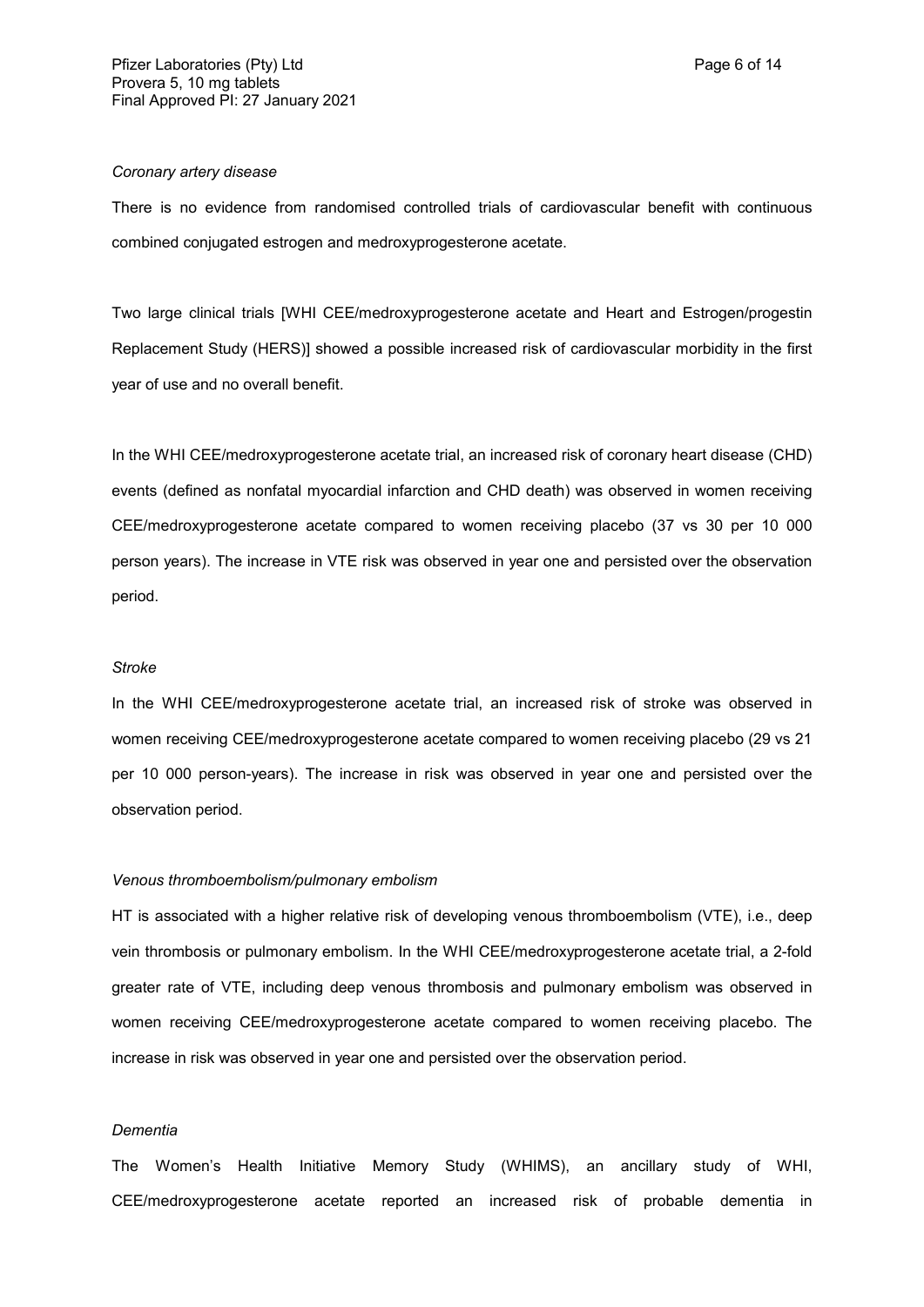postmenopausal women 65 years of age or older. In addition, CEE/medroxyprogesterone acetate therapy did not prevent mild cognitive impairment (MCI) in these women. Use of hormone therapy (HT) to prevent dementia or MCI in women 65 years or older is not recommended.

#### *Ovarian cancer*

Current use of estrogen only or estrogen plus progestin products in post-menopausal women for five or more years, has been associated with an increased risk of ovarian cancer.

#### *History and physical exam recommendation*

A complete medical and family history should be taken before the initiation of any hormone therapy. Pretreatment and periodic physical examinations should include special reference to blood pressure, breasts, abdomen, and pelvic organs, including cervical cytology.

#### *Lactose*

PROVERA contains lactose. Patients with the rare hereditary problems of galactose intolerance total lactase deficiency or glucose-galactose malabsorption should not take this medicine.

#### *Sucrose*

PROVERA contains sucrose. Patients with rare hereditary problems such as fructose intolerance, glucose-galactose malabsorption or sucrose-isomaltase insufficiency should not take this medicine.

### **4.5 Interaction with other medicines and other forms of interaction**

Aminoglutethimide administered concomitantly with PROVERA may significantly depress the serum concentrations of PROVERA.

PROVERA is metabolised *in-vitro* primarily by hydroxylation via the CYP3A4. Specific interaction studies evaluating the clinical effects with CYP3A4 inducers or inhibitors on PROVERA have not been conducted and therefore the clinical effects of CYP3A4 inducers or inhibitors are unknown.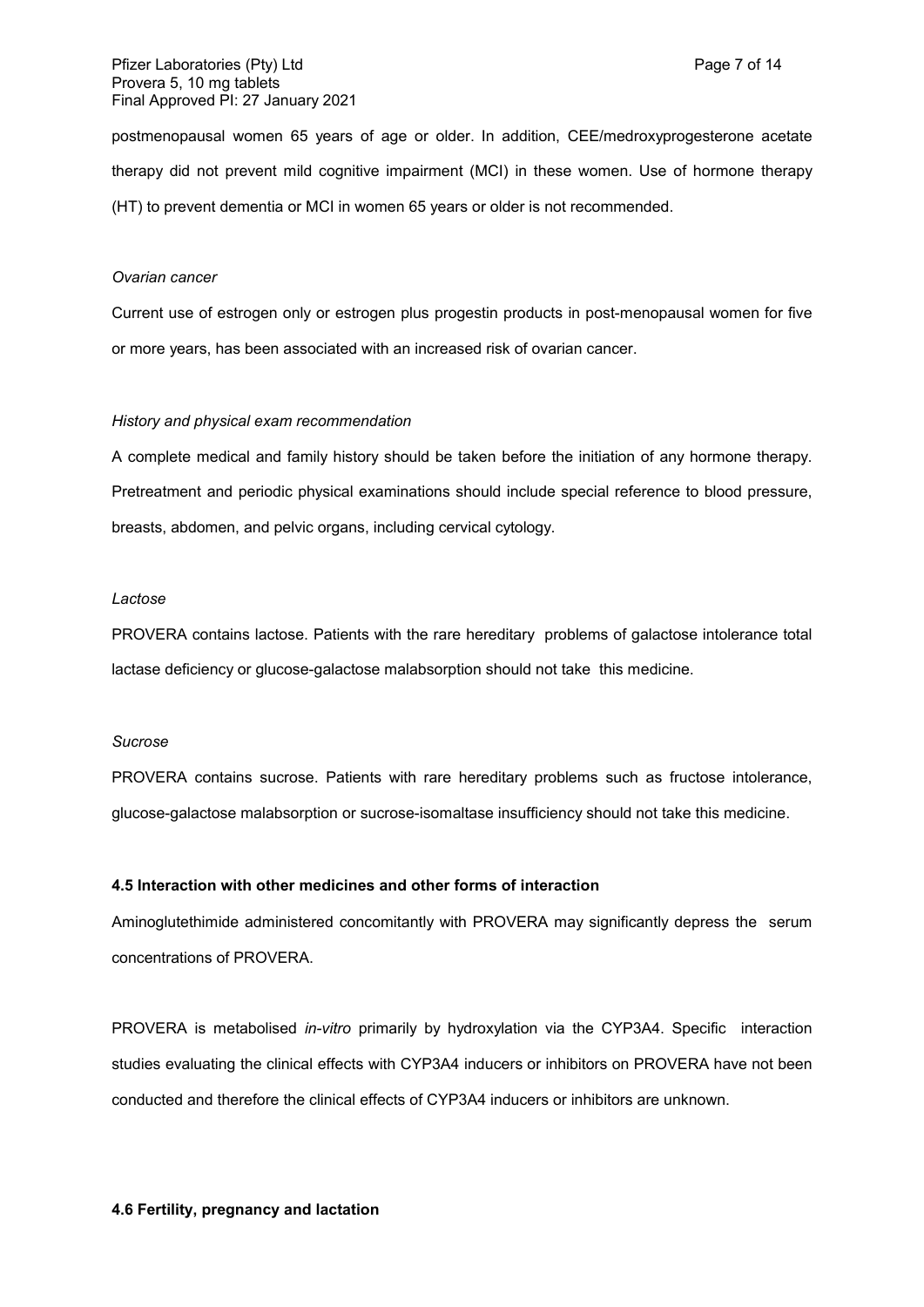### **Pregnancy**

PROVERA is contraindicated in women who are pregnant (see section 4.3).

Cases of clitoral hypertrophy have been reported in newborn females, whose mothers received PROVERA during pregnancy. Prolonged postpartum bleeding, post-abortal bleeding and missed abortion have been reported. Female foetal masculinisation has been observed in infants born from mothers receiving progestins.

If the patient becomes pregnant while using PROVERA, the patient should be apprised of the potential hazard to the foetus.

#### **Breastfeeding**

PROVERA and its metabolites are excreted in breast milk. PROVERA should not be given to women breastfeeding their infants.

#### **4. Effects on ability to drive and use machines**

The effect of PROVERA on the ability to drive and use machinery has not been systematically evaluated.

### **4.8 Undesirable effects**

The table below provides a listing of adverse medicine reactions with frequencies based on allcausality data from Phase 3 clinical studies that evaluated efficacy and safety of PROVERA in gynaecology. Those most frequently (> 5 %) reported adverse drug reactions were dysfunctional uterine bleeding (19 %), headache (12 %) and nausea (10 %).

Frequencies are defined as:

Very common ( $\geq 1/10$ ), common ( $\geq 1/100$ , < 1/10), uncommon ( $\geq 1/1000$ , <1/100), rare ( $\geq 1/10000$ , < 1/1 000), very rare (< 1/10 000)

| System organ class      | <b>Frequency</b> | Side effects                                                 |
|-------------------------|------------------|--------------------------------------------------------------|
| Immune system disorders | Common           | Medicine hypersensitivity                                    |
|                         | Not known        | Anaphylactic reaction, anaphylactoid<br>reaction, angioedema |
| Endocrine disorders     | Not known        | Prolonged anovulation                                        |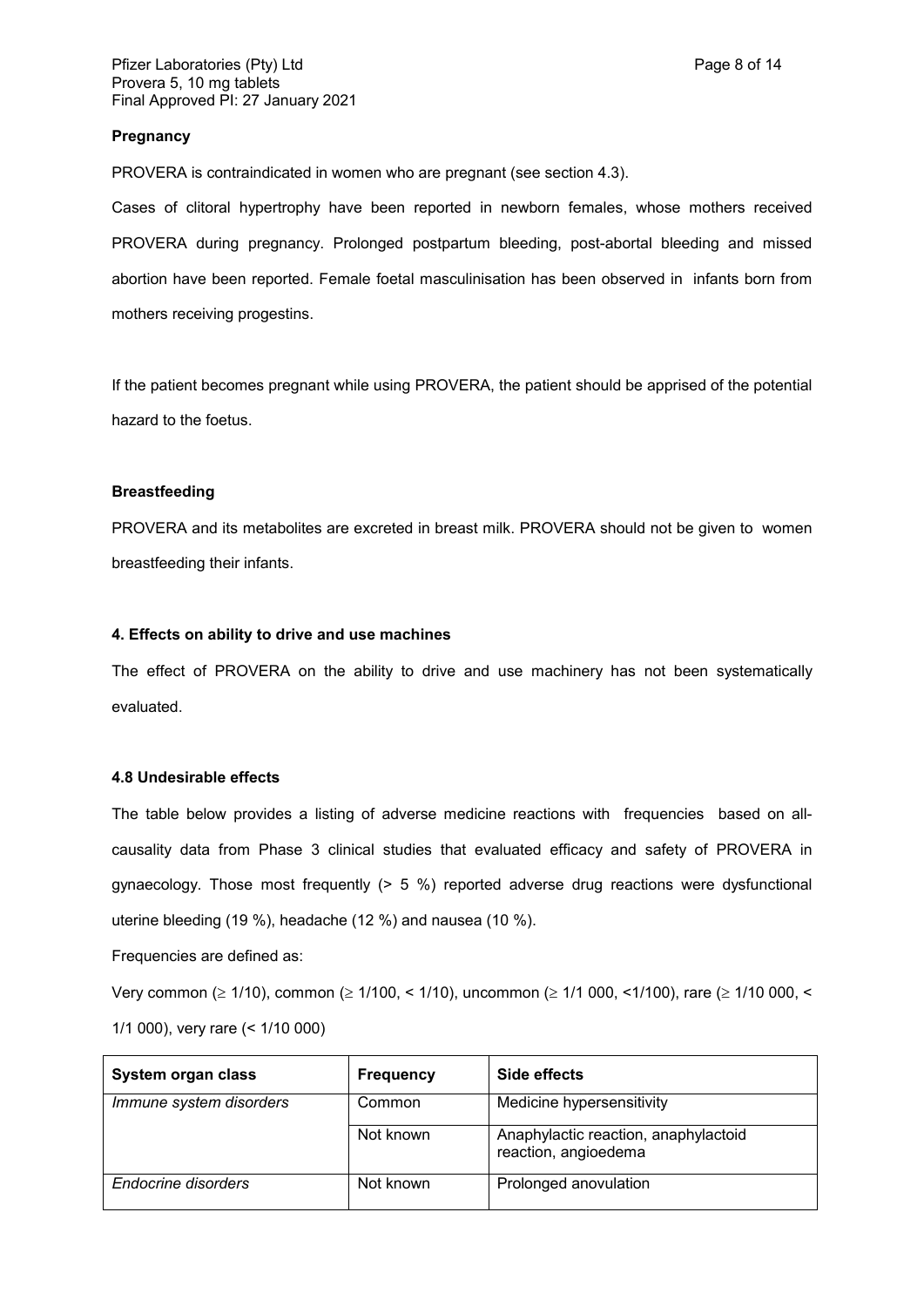| Final Approved PI: 27 January 2021                      |                  |                                                                             |  |
|---------------------------------------------------------|------------------|-----------------------------------------------------------------------------|--|
| System organ class                                      | <b>Frequency</b> | Side effects                                                                |  |
| Psychiatric disorders                                   | Common           | Depression, insomnia, nervousness                                           |  |
| Nervous system disorders                                | Very common      | Headache                                                                    |  |
|                                                         | Common           | <b>Dizziness</b>                                                            |  |
|                                                         | Not known        | Somnolence                                                                  |  |
| Vascular disorders                                      | Not known        | Venous thrombo-embolism                                                     |  |
| Gastrointestinal disorders                              | Very common      | Nausea                                                                      |  |
| Hepato-biliary disorders                                | Not known        | Jaundice, cholestatic jaundice                                              |  |
| Skin and subcutaneous tissue<br>disorders               | Common           | Alopecia, acne, urticaria, pruritus                                         |  |
|                                                         | Uncommon         | <b>Hirsutism</b>                                                            |  |
|                                                         | Not known        | Rash                                                                        |  |
| Reproductive system and breast<br>disorders             | Very common      | Dysfunctional uterine bleeding (irregular,<br>increase, decrease, spotting) |  |
|                                                         | Common           | Cervical discharge, breast pain, breast<br>tenderness                       |  |
|                                                         | Uncommon         | Galactorrhoea                                                               |  |
|                                                         | Not known        | Amenorrhoea, uterine cervical erosion                                       |  |
| General disorders and<br>administration site conditions | Common           | Pyrexia, fatigue                                                            |  |
|                                                         | Uncommon         | Oedema, fluid retention                                                     |  |
| Investigations                                          | Common           | Increased weight                                                            |  |

### *The below side effects were reported during post marketing experience*

| System organ class                        | Side effect                                                      |
|-------------------------------------------|------------------------------------------------------------------|
| Metabolism and nutrition<br>disorders     | Moon faces                                                       |
| Eye disorders                             | Neuro-ocular lesions, e.g. retinal thrombosis and optic neuritis |
| Hepato-biliary disorders                  | Neonatal jaundice                                                |
| Skin and subcutaneous tissue<br>disorders | Melasma or chloasma, acquired lipodystrophy                      |

Not known Decreased glucose tolerance, decreased

weight

The following adverse reactions have been observed in patients receiving estrogen progestin combination medicines. In view of these observations, patients on progestin therapy should be carefully observed.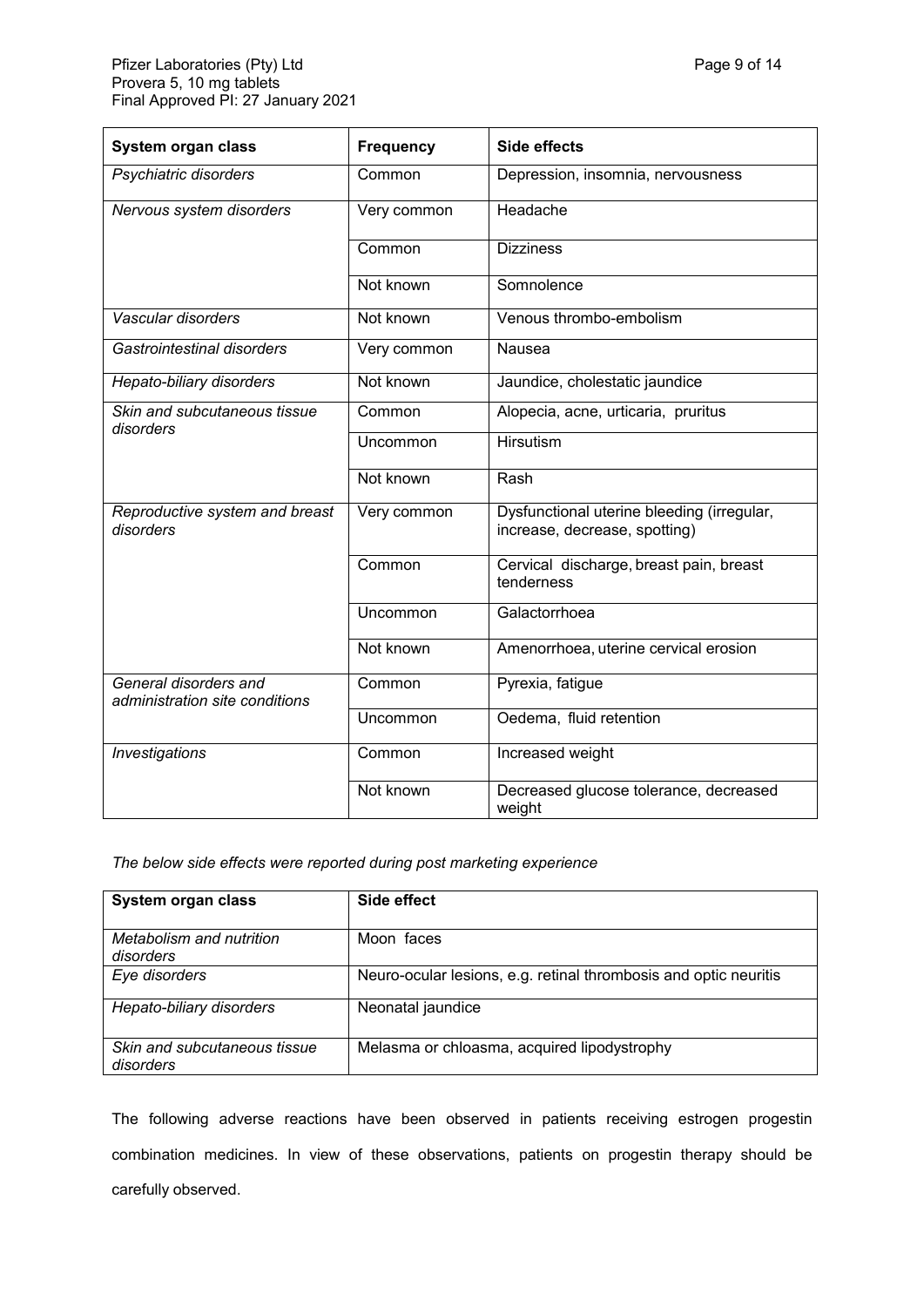| System organ class                                 | Side effect                                                     |
|----------------------------------------------------|-----------------------------------------------------------------|
| Metabolism and nutrition<br>disorders              | Changes in appetite                                             |
| Psychiatric disorders                              | Changes in libido                                               |
| Skin and subcutaneous tissue<br>disorders          | Erythema nodosum,<br>erythema multiforme, haemorrhagic eruption |
| Musculoskeletal and connective<br>tissue disorders | <b>Backache</b>                                                 |
| Renal and urinary disorders                        | Cystitis-like syndrome                                          |
| Reproductive system and breast<br>disorders        | Premenstrual-like syndrome                                      |
| Investigations                                     | Rise in blood pressure                                          |

### *Reporting of suspected adverse reactions*

Reporting suspected adverse reactions after authorisation of the medicine is important. It allows

continued monitoring of the benefit/risk balance of the medicine. Healthcare professionals are asked

to report any suspected adverse reactions to SAHPRA via the "**6.04 Adverse Drug Reaction** 

**Reporting Form**", found online under SAHPRA's publications:

<https://www.sahpra.org.za/Publications/Index/8>

## **4.9 Overdose**

Treatment should be symptomatic and supportive.

### **5. PHARMACOLOGICAL PROPERTIES**

#### **5.1 Pharmacodynamic properties**

Category and class: A 21.8.2 Progesterone without oestrogens

Medroxyprogesterone acetate (17a-hydroxy-6a-methylprogesterone acetate) is a derivative of progesterone.

*Mechanism of action*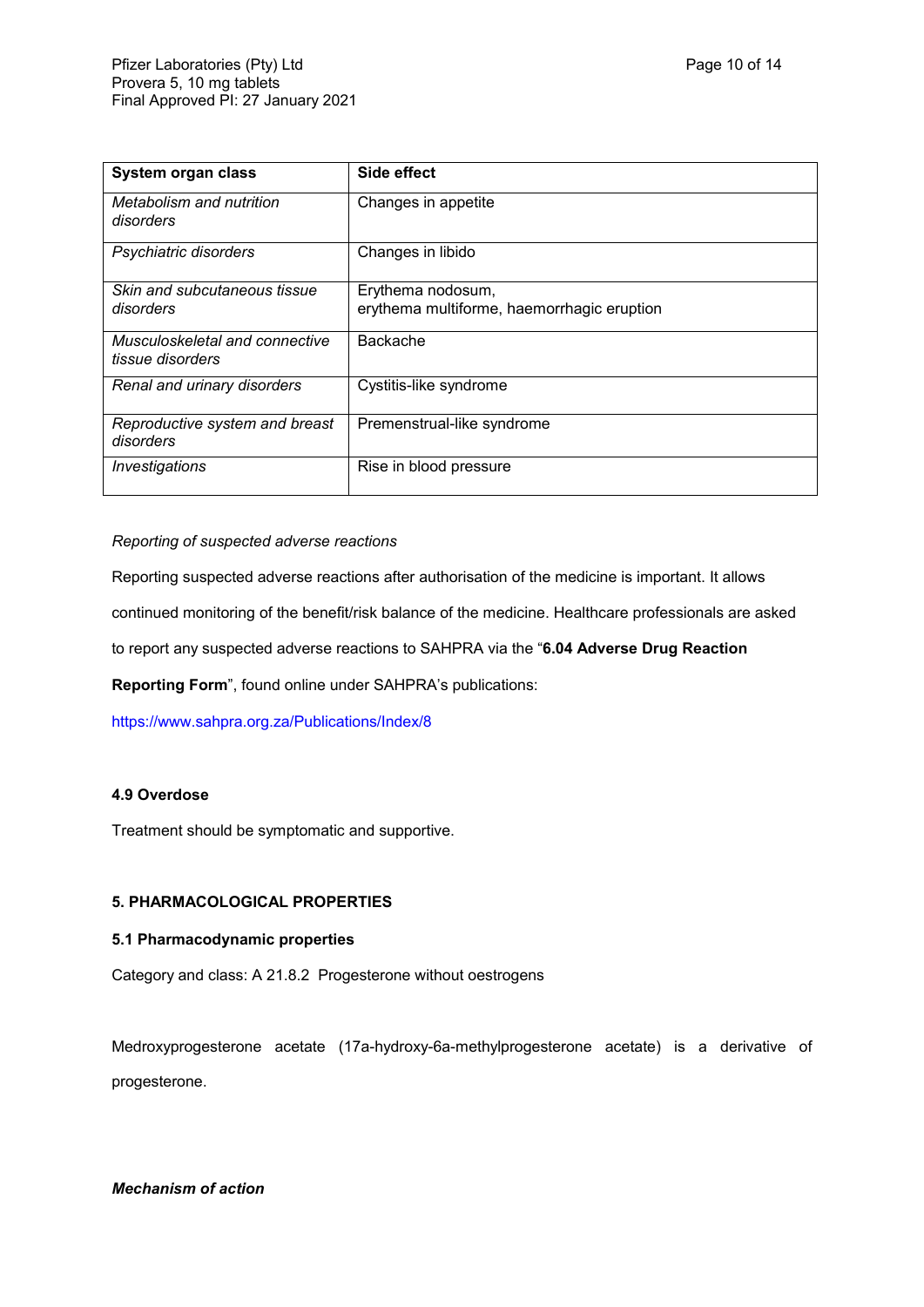Pfizer Laboratories (Pty) Ltd **Page 11 of 14** Page 11 of 14 Provera 5, 10 mg tablets Final Approved PI: 27 January 2021

Medroxyprogesterone acetate is a synthetic progestin (structurally related to the endogenous hormone progesterone) which has been demonstrated to possess several pharmacologic actions on the endocrine system:

- Inhibition of pituitary gonadotropins follicle stimulating hormone (FSH) and luteinising hormone (LH)
- Decrease of adrenocorticotropic hormone (ACTH) and hydrocortisone blood levels
- Decrease of circulating testosterone
- Decrease of circulating estrogen levels (as the result of both FSH inhibition and enzymatic induction of hepatic reductase, resulting in increased clearance of testosterone and consequent decreased conversion of androgens to estrogens)

Medroxyprogesterone acetate, administered to women with adequate endogenous estrogen transforms proliferative into secretory endometrium.

#### **5.2 Pharmacokinetic properties**

#### *Absorption*

After oral administration medroxyprogesterone acetate is maximum concentration is obtained between 2 to 4 hours. The half-life of oral medroxyprogesterone acetate is approximately 17 hours. It is 90 % protein bound, and is mainly excreted in the urine.

Administration with food increases the bioavailability of medroxyprogesterone acetate however no dosage adjustment is recommended. A 10 mg dose of oral medroxyprogesterone acetate, taken immediately before or after a meal, increased average medroxyprogesterone acetate C<sub>max</sub> (51 and 77 %, respectively) and average AUC (18 and 33 %, respectively). The half-life of medroxyprogesterone acetate was not changed with food.

### *Distribution*

Medroxyprogesterone acetate is approximately 90 % protein bound, primarily to albumin; no medroxyprogesterone acetate binding occurs with sex hormone-binding globulin.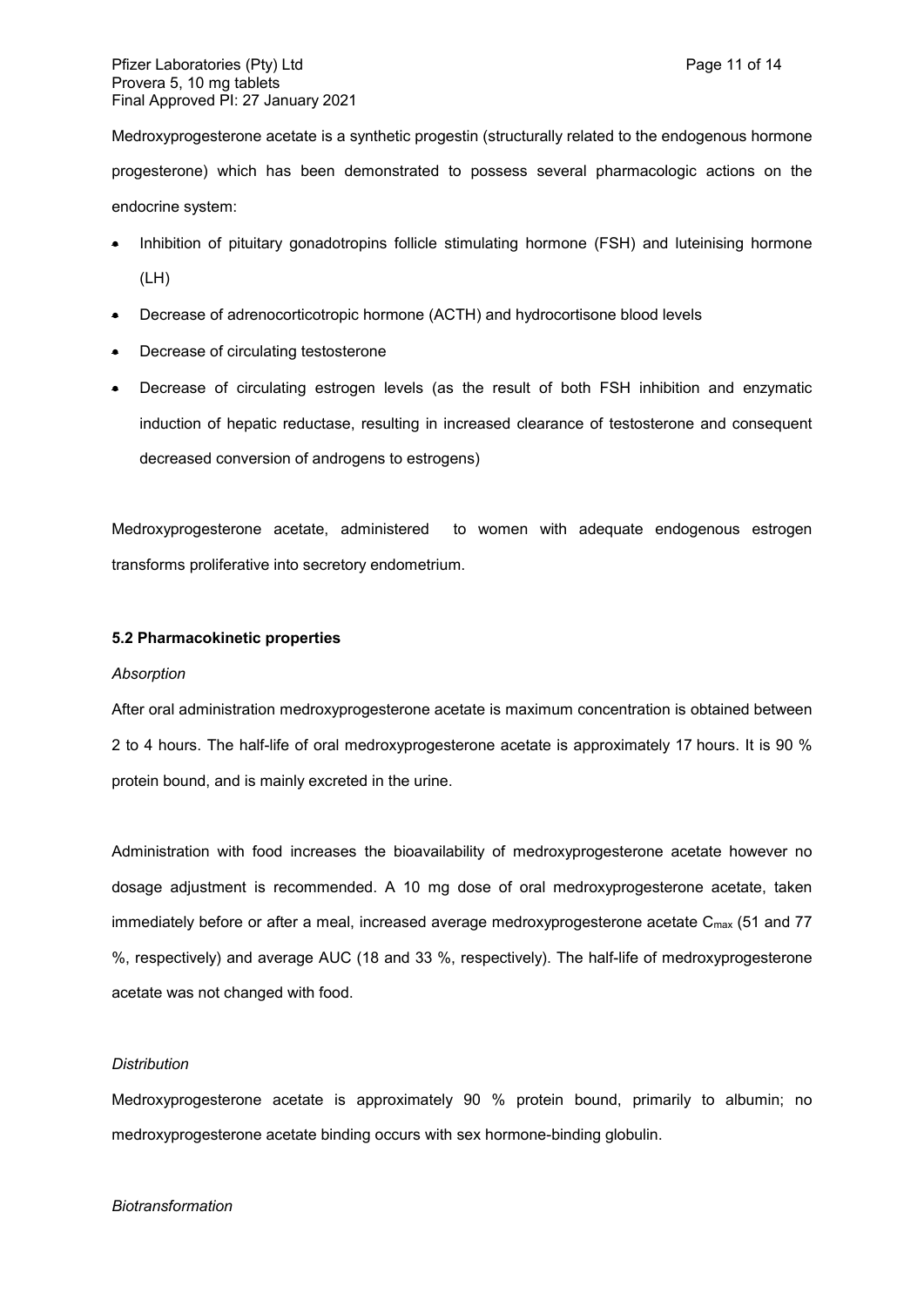Medroxyprogesterone acetate is extensively metabolised in the liver via ring A and/or side-chain hydroxylation, with subsequent conjugation and elimination in the urine. At least 16 medroxyprogesterone acetate metabolites have been identified. In a study designed to measure the metabolism of medroxyprogesterone acetate, the results suggest that human cytochrome P450 3A4 is primarily involved in the overall metabolism of medroxyprogesterone acetate in human liver microsomes.

#### *Elimination*

Most medroxyprogesterone acetate metabolites are excreted in the urine as glucuronide conjugates with only minor amounts excreted as sulphates. Mean percent dose excreted in the 24 - hour urine of patients with fatty liver as intact medroxyprogesterone acetate after a 10 mg or 100 mg dose was 7,3 % and 6,4 %, respectively. Elimination half-life of oral medroxyprogesterone acetate is 12 to 17 hours.

#### **6. PHARMACEUTICAL PARTICULARS**

#### **6.1 List of excipients**

Calcium stearate Lactose monohydrate Liquid paraffin Maize starch Sucrose Talc

PROVERA 5 mg tablet also contains a colourant (FD & C Blue No. 2 Aluminium Lake colour mixture CI: 73015).

### **6.2 Incompatibilities**

Not applicable.

#### **6.3 Shelf life**

Provera 5: 60 months in blisters.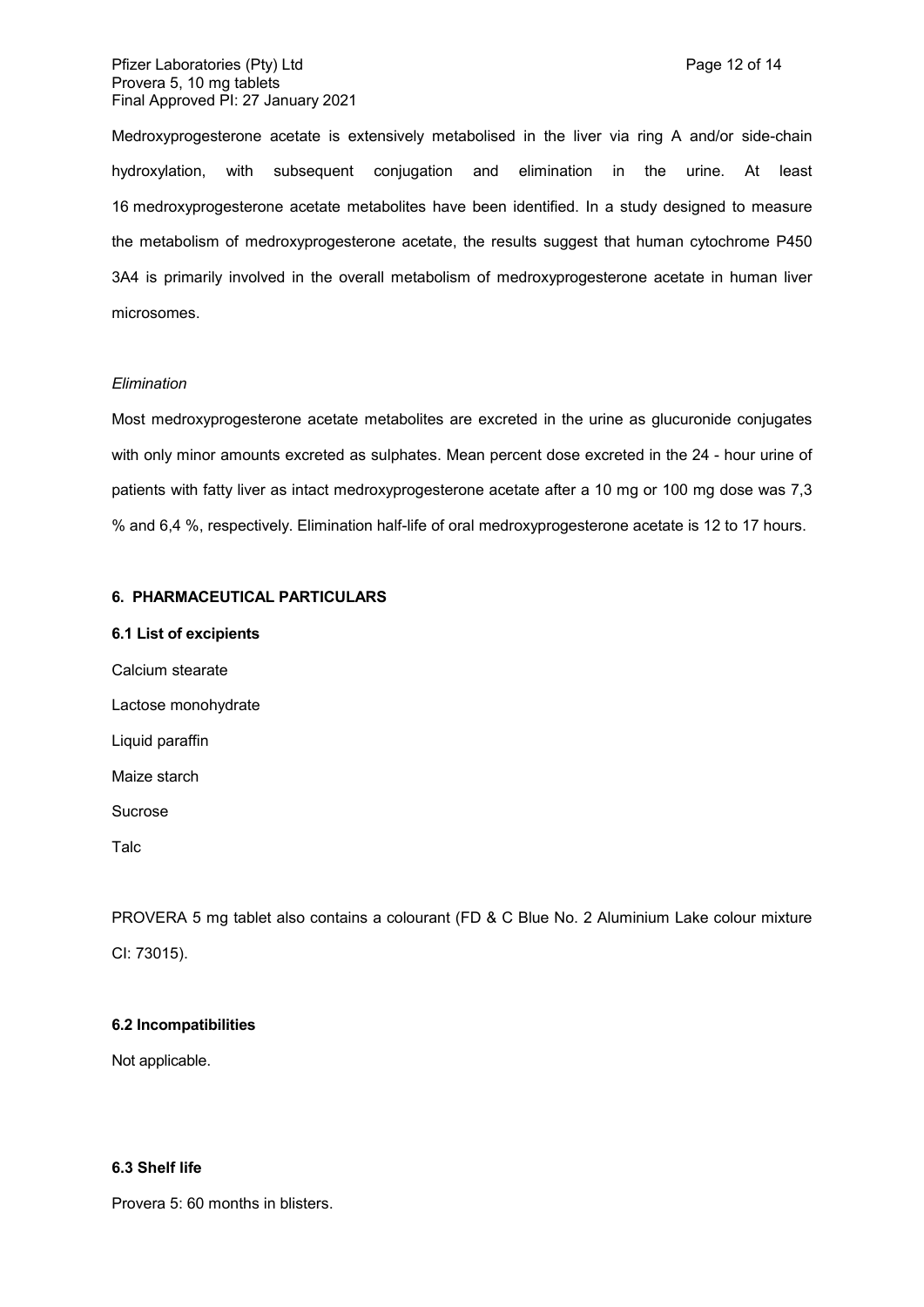Provera 10: 36 months in blisters.

#### **6.4 Special precautions for storage**

Store at or below 30 °C.

Protect from light.

### **6.5 Nature and contents of container**

PROVERA 5 mg tablets are available in blister packs of 30 and 100 tablets.

PROVERA 10 mg tablets are available in blister packs of 30 and 100 tablets.

Not all pack sizes may be marketed.

### **6.6 Special precautions for disposal**

No special requirements.

## **7. HOLDER OF CERTIFICATE OF REGISTRATION**

Pfizer Laboratories (Pty) Ltd 85 Bute Lane Sandton 2196 South Africa Tel: +27(0)11 320 6000 / 0860 734 937 (Toll-free South Africa)

## **8. REGISTRATION NUMBERS**

PROVERA 5: G2988 (Act/101/1965) PROVERA 10: Z/21.8.2/363

## **9. DATE OF FIRST AUTHORISATION**

PROVERA 5: Not applicable (Old medicine) PROVERA 10: 24 November 1993

## **10. DATE OF REVISION OF THE TEXT**

27 January 2021